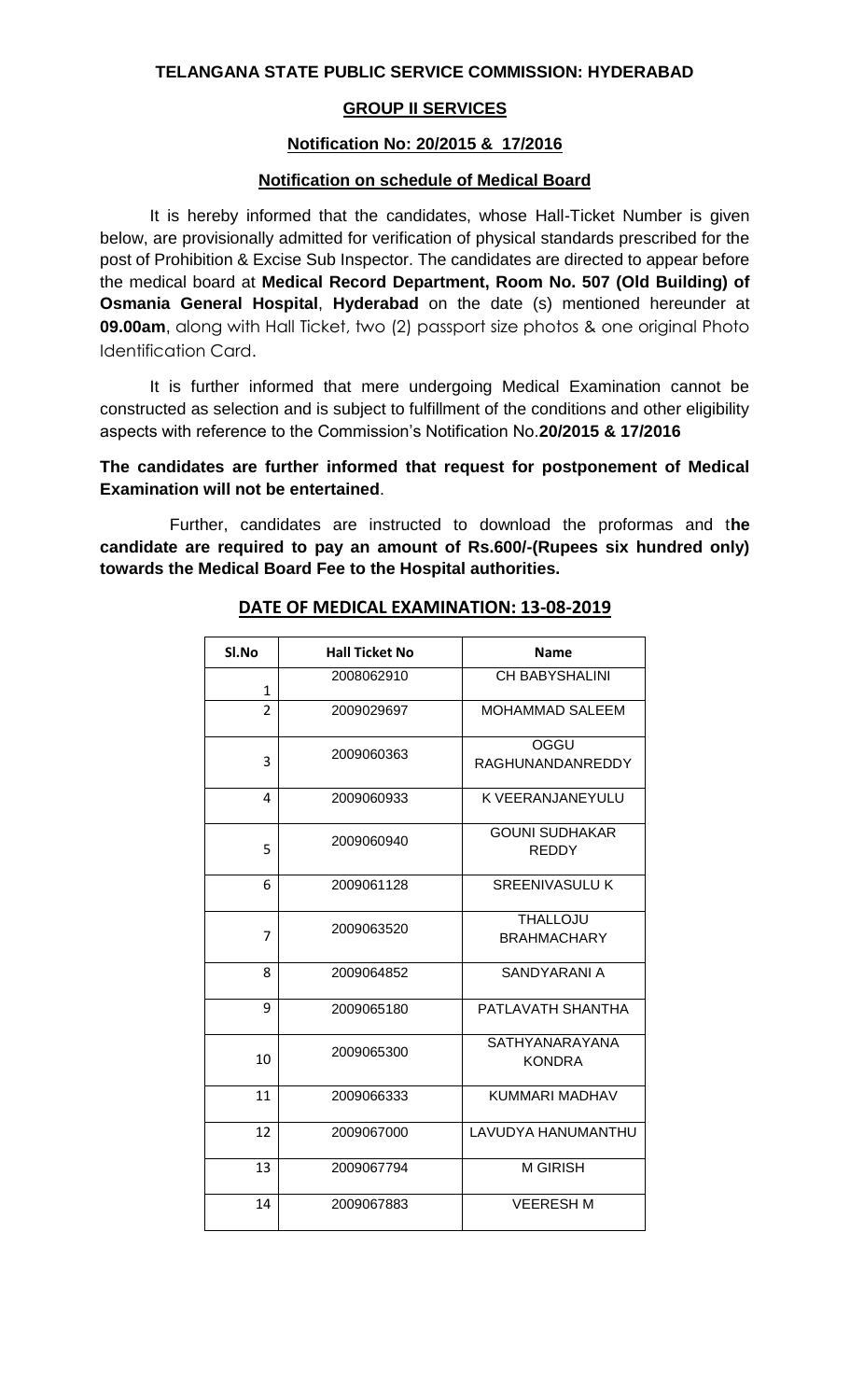| 15 | 2009068846 | <b>EEDIGI SHEKHAR GOUD</b>             |
|----|------------|----------------------------------------|
| 16 | 2009069389 | <b>BACHU</b><br>VEERAKONDALREDDY       |
| 17 | 2009069936 | <b>GADE RAJAMALLU</b>                  |
| 18 | 2009069954 | J VIVEK                                |
| 19 | 2009070017 | <b>BANDI GANESH KUMAR</b>              |
| 20 | 2009070524 | <b>NARESH KONDAPALLI</b>               |
| 21 | 2009071563 | N SREENIVASULU                         |
| 22 | 2009073028 | <b>MD ARSHAD</b>                       |
| 23 | 2009073044 | <b>SHAIK MAJEED</b>                    |
| 24 | 2009073451 | V KANAKA DURGA                         |
| 25 | 2009074420 | POGAKULA SUMAN                         |
| 26 | 2009074714 | <b>VELUGU SATHISH</b>                  |
| 27 | 2009076574 | MACHA PRANAY KUMAR                     |
| 28 | 2009076796 | M RAMESH                               |
| 29 | 2009077991 | <b>ARRAM GANESH</b>                    |
| 30 | 2009078647 | RUPAVATH BABLA                         |
| 31 | 2009078747 | <b>TELUGU HARI KRISHNA</b>             |
| 32 | 2009079053 | CHITHANURI MOUNIKA                     |
| 33 | 2009079421 | DHANAVATH SUSHELA                      |
| 34 | 2009080343 | <b>CHADHALA THIRUPATHI</b>             |
| 35 | 2009080429 | <b>B SRIRAM CHARAN</b><br><b>REDDY</b> |
| 36 | 2009080577 | <b>VIJAYA B</b>                        |
| 37 | 2009081242 | <b>MULKALA SURESH</b>                  |
| 38 | 2009081924 | A HEERALAL                             |
| 39 | 2009082012 | <b>BURTHI SRINIVAS</b>                 |
| 40 | 2009083674 | <b>VOLADRI NAVATHA</b>                 |
| 41 | 2009085026 | <b>RAMAKOTIREDDY</b><br><b>KONDA</b>   |
| 42 | 2009088154 | SANGEETHA MUTHYALA                     |
| 43 | 2009089783 | <b>JADAV SRAVANTHI</b>                 |
| 44 | 2009090653 | <b>UDUTHA ASHOK</b>                    |
| 45 | 2009091184 | <b>GOURIDEVI RAVINDER</b>              |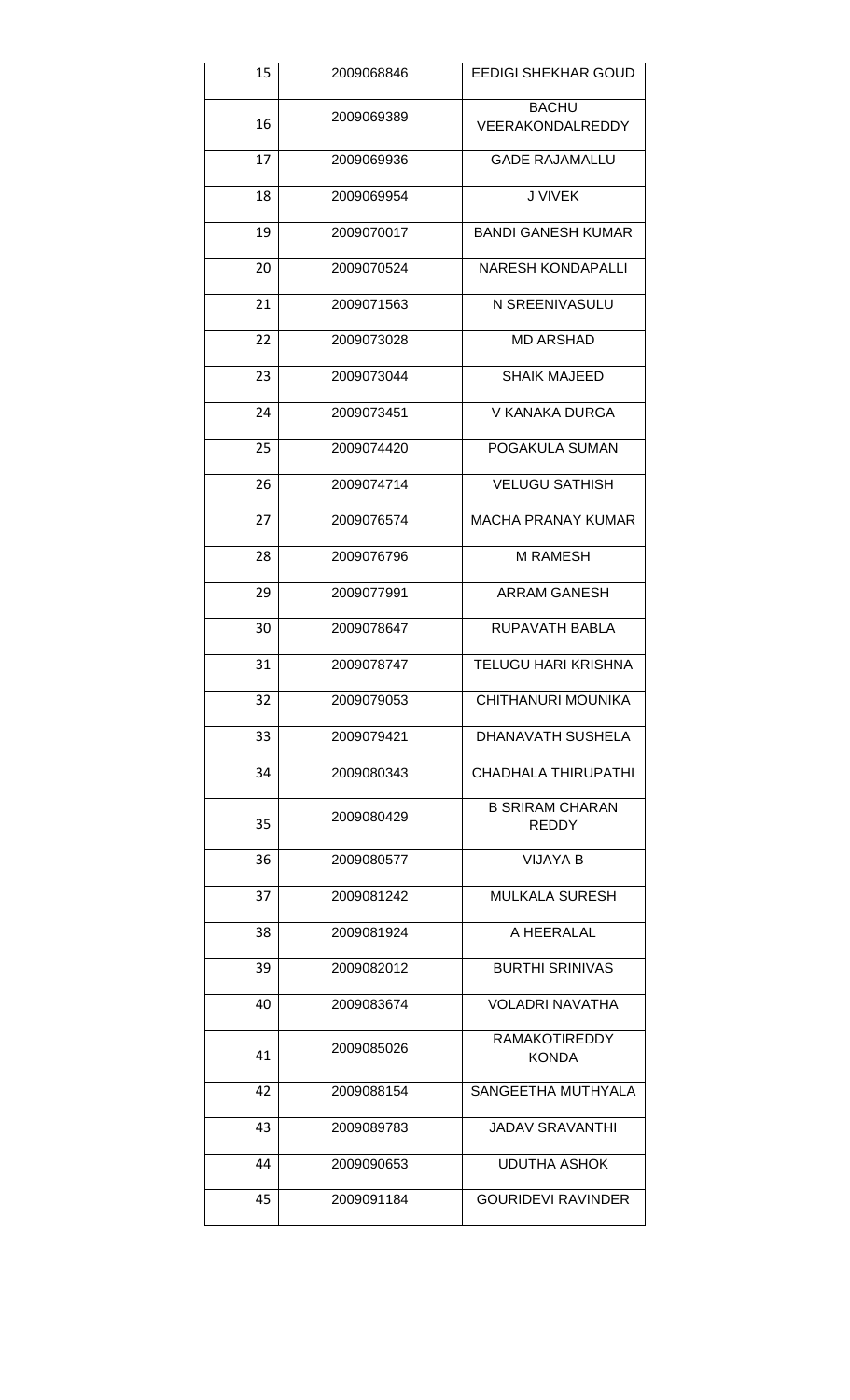|    |            | <b>LINGAMPELLY SHANKAR</b>                    |
|----|------------|-----------------------------------------------|
| 46 | 2009092257 | <b>BABU</b>                                   |
| 47 | 2009092509 | <b>G KRISHNAIAH</b>                           |
|    |            | <b>DONTHIGARI</b>                             |
| 48 | 2009092766 | <b>VINAYKUMAR</b>                             |
| 49 | 2009093150 | <b>BANDA KRISHNAIAH</b>                       |
| 50 | 2009094108 | <b>CH VIJAY</b>                               |
| 51 | 2009094380 | <b>MOLLA RUKSANA</b><br><b>BEGAM</b>          |
| 52 | 2009094475 | N MAMATHA                                     |
| 53 | 2009095308 | <b>KOVVURI INDIRA</b><br><b>PRIYADARSHINI</b> |
|    |            |                                               |
| 54 | 2009095327 | KASTHALA KARUNA                               |
|    | 2009095879 | MADHAVA R G                                   |
| 55 |            | <b>SATHISHREDDY</b>                           |
| 56 | 2009096197 | <b>BANDA SNEHA</b>                            |
| 57 | 2009097279 | BONTHA SHIVAKRISHNA                           |
| 58 | 2009097691 | DHARAVATH KRISHNA                             |
| 59 | 2009097991 | <b>RAJU NAIKOTI</b>                           |
|    |            |                                               |
| 60 | 2009098311 | NYALAPATLA RAVINDER<br><b>REDDY</b>           |
| 61 | 2009099481 | <b>BODAKUNTLA</b><br>RAMPRASAD                |
| 62 | 2009101383 | <b>BONAGANI NARESH</b>                        |
| 63 | 2009101776 | <b>SRIPATHI SRILATHA</b>                      |
| 64 | 2009102371 | <b>GUNDA SANDEEP</b><br><b>KUMAR</b>          |
| 65 | 2009102839 | <b>CHATURVEDULA</b><br><b>DHAVALA</b>         |
| 66 | 2009103677 | M SRIKANTH                                    |
| 67 | 2009104156 | <b>VANTEDDU NANDINI</b>                       |
| 68 | 2009104662 | <b>S MALATHI</b>                              |
| 69 | 2009106200 | <b>GANDRA KRISHNA</b>                         |
| 70 | 2009106454 | K ALIVELU LAKSHMI                             |
| 71 | 2009106790 | <b>SRIPATHI</b><br>PRASANNABABU               |
| 72 | 2009107189 | A VIJAYA KUMAR                                |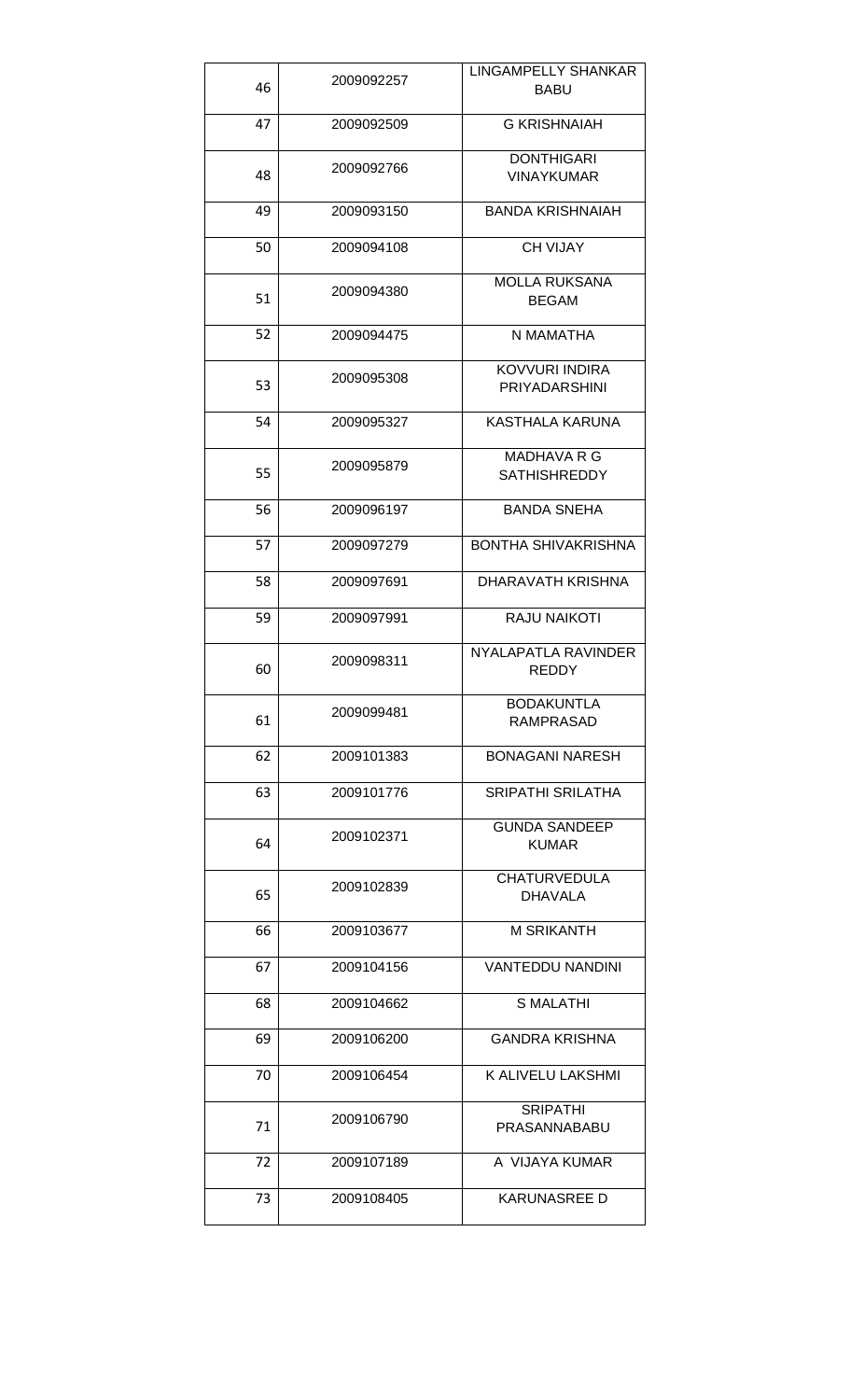| 74  | 2009109737 | PALUGULA ANUSHA                           |
|-----|------------|-------------------------------------------|
| 75  | 2009109873 | <b>SATHEESHKUMAR</b>                      |
| 76  | 2009110989 | PATTETI MAMATHA                           |
| 77  | 2009111973 | RAJAMALLAIAH<br><b>CHELPURI</b>           |
| 78  | 2009117155 | <b>SANKEPALLY</b><br><b>VIKRAMREDDY</b>   |
| 79  | 2009117851 | <b>SANDENA NARESH</b>                     |
| 80  | 2009119329 | <b>ANGIDI SWAPNA</b>                      |
| 81  | 2009119883 | <b>MYADA VIJAYABHASKAR</b>                |
| 82  | 2009120115 | SUREPALLY ANDEEP                          |
| 83  | 2009121664 | <b>MASKAPURAM</b><br><b>MADHUSUDAN</b>    |
| 84  | 2009123296 | <b>KASHWINI</b>                           |
| 85  | 2009124581 | DHARAVATH LALITHA                         |
| 86  | 2009126156 | PARAKALA ARUN<br><b>KUMAR</b>             |
| 87  | 2009126740 | L OMPRASADRAO                             |
| 88  | 2009126810 | NALLA PRASANTH<br><b>REDDY</b>            |
| 89  | 2009127581 | RAFIKA BEGUM                              |
| 90  | 2009127851 | <b>MUNENDER ALUGU</b>                     |
| 91  | 2009128084 | KIRAN TATIPAMULA                          |
| 92  | 2009128863 | <b>GIRI ANJAIAH</b>                       |
| 93  | 2009129474 | <b>DEVENDER RAO</b><br><b>MALASANI</b>    |
| 94  | 2009130281 | <b>SANDHYA</b><br><b>MUDDANGULA</b>       |
| 95  | 2009130644 | <b>UDAYABHASKAR</b><br><b>BANOTHU</b>     |
| 96  | 2009130931 | <b>SAGAR ALIJALA</b>                      |
| 97  | 2009132046 | <b>BARAGADI R CHANDRA</b><br><b>VARMA</b> |
| 98  | 2009134020 | ETA PAVANKUMAR                            |
| 99  | 2009139901 | <b>BHIKSHAPATHI PATTEM</b>                |
| 100 | 2009153864 | <b>G ARUNA</b>                            |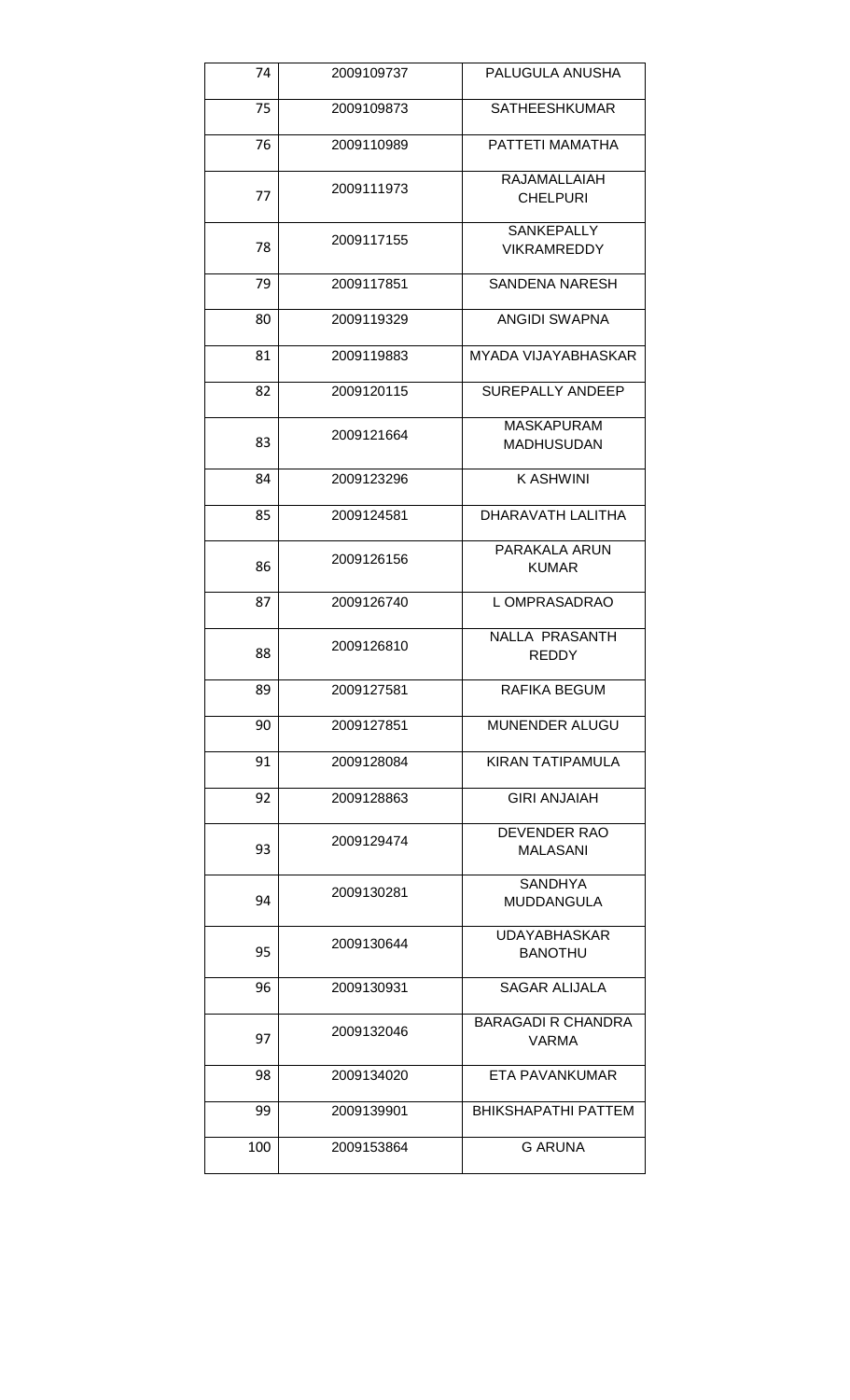# **DATE OF MEDICAL EXAMINATION: 14-08-2019**

| SI.No          | <b>Hall Ticket No</b> | <b>Name</b>                               |
|----------------|-----------------------|-------------------------------------------|
| $\mathbf{1}$   | 2009175537            | <b>G SWAPNA</b>                           |
| $\overline{2}$ | 2009175866            | <b>RATHAN SINGH</b><br><b>AJMEERA</b>     |
| 3              | 2009176326            | <b>KRISHNA DEVULAPALLI</b>                |
| 4              | 2009176351            | R PRAVEEN KUMAR                           |
| 5              | 2009176551            | <b>MALAGANI SRAVANTHI</b>                 |
| 6              | 2009176555            | <b>BARMAVATH RAMESH</b>                   |
| $\overline{7}$ | 2009176568            | A VINAY KUMAR                             |
| 8              | 2009176751            | <b>SHYLAJA MARAPALLI</b>                  |
| 9              | 2009177457            | <b>BALNE SRAVAN</b><br><b>KUMAR</b>       |
| 10             | 2009177594            | <b>ALAVALAPATI</b><br><b>DRAKSHAYANI</b>  |
| 11             | 2009177706            | <b>SHILPA VELPULA</b>                     |
| 12             | 2009177774            | K GOVERDHAN                               |
| 13             | 2009178207            | <b>S SUNITHA</b>                          |
| 14             | 2009178394            | <b>SUNKE SAMPATH</b>                      |
| 15             | 2009178514            | <b>FATHIMA BEGUM</b>                      |
| 16             | 2009178986            | MOHAMMAD IBRAHIM<br><b>PASHA</b>          |
| 17             | 2009179449            | NAVEENKUMAR REDDY<br><b>PYLLA</b>         |
| 18             | 2009179685            | <b>SUNITHA D</b>                          |
| 19             | 2009180041            | <b>SHAIK BHAJE</b>                        |
| 20             | 2009180086            | A NAGAVENDRA<br><b>REDDY</b>              |
| 21             | 2009180087            | <b>PANDIRI SRINIVAS</b>                   |
| 22             | 2009180221            | C VARALAKSHMI<br><b>PRASANNA</b>          |
| 23             | 2009180457            | <b>TIPIRISETTY SUMAN</b>                  |
| 24             | 2009180496            | <b>CHANDRA REDDY</b><br><b>KUBIREDDY</b>  |
| 25             | 2009180555            | <b>BHUPATHI VENKANNA</b>                  |
| 26             | 2009181199            | <b>MOHAMMAD</b><br><b>IBRAHEEMKHALEEL</b> |
| 27             | 2009181506            | E RAVI                                    |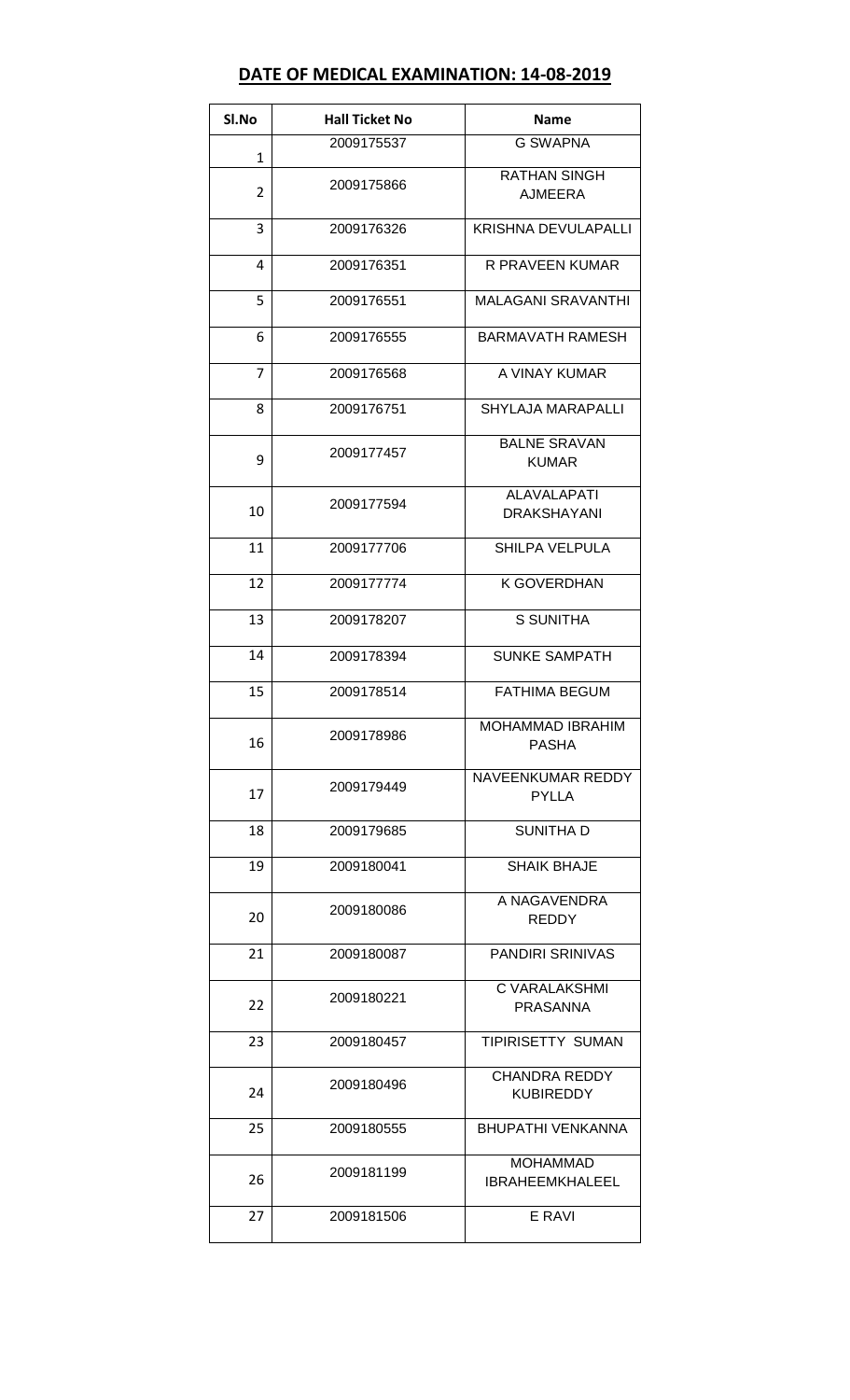| 28 | 2009181707 | MYSARIVANJARI ANIL<br><b>KUMAR</b>          |
|----|------------|---------------------------------------------|
| 29 | 2009181841 | <b>VENGALA SATISH</b><br><b>KUMAR</b>       |
| 30 | 2009182421 | <b>MOHAMMED FAZAL</b>                       |
| 31 | 2009183823 | T KARTHIK REDDY                             |
| 32 | 2009183899 | VAVILALA SHREYA                             |
| 33 | 2009183982 | <b>MORA MAHENDAR</b><br><b>REDDY</b>        |
| 34 | 2009184478 | ANDEKAR SAI KIRAN                           |
| 35 | 2009184791 | <b>GANGADHARI</b><br><b>PRASHANTH</b>       |
| 36 | 2009186786 | THATIPAMULA REKHA                           |
| 37 | 2009190357 | <b>SHANIGARAPU</b><br><b>SRIKANTH</b>       |
| 38 | 2009212646 | <b>GUDIDHA DHANA</b><br>LAXMI               |
| 39 | 2009213374 | MD MAHAMOOD                                 |
| 40 | 2009215348 | <b>SUNKISANI</b><br><b>VENKATESHWAR RAO</b> |
| 41 | 2009219530 | <b>BOMMAKANTI</b><br><b>VENKATESH</b>       |
| 42 | 2009221210 | N GANGAMANI                                 |
| 43 | 2009221459 | <b>SRINIVAS REDDY</b><br><b>KANKANTI</b>    |
| 44 | 2009221620 | K SRIKANTH REDDY                            |
| 45 | 2009222375 | AELAGANDULA<br><b>SRIKANTH</b>              |
| 46 | 2009224648 | SUBHASH NAYAKAPU                            |
| 47 | 2009228683 | <b>SIVA KUMAR K</b>                         |
| 48 | 2009233167 | BATTULA NARESH                              |
| 49 | 2009237562 | <b>SHAREESH DEGOJU</b>                      |
| 50 | 2009238675 | <b>MD HAZARODDIN</b>                        |
| 51 | 2009239262 | KOTHA THIRUPATHI                            |
| 52 | 2009243172 | <b>B RAGHAVENDER</b>                        |
| 53 | 2009245840 | PONUGOTI VINAY<br><b>KUMAR</b>              |
| 54 | 2009259392 | MD KHAJA AZIZ AHMED                         |
| 55 | 2009264480 | <b>B ARUNA</b>                              |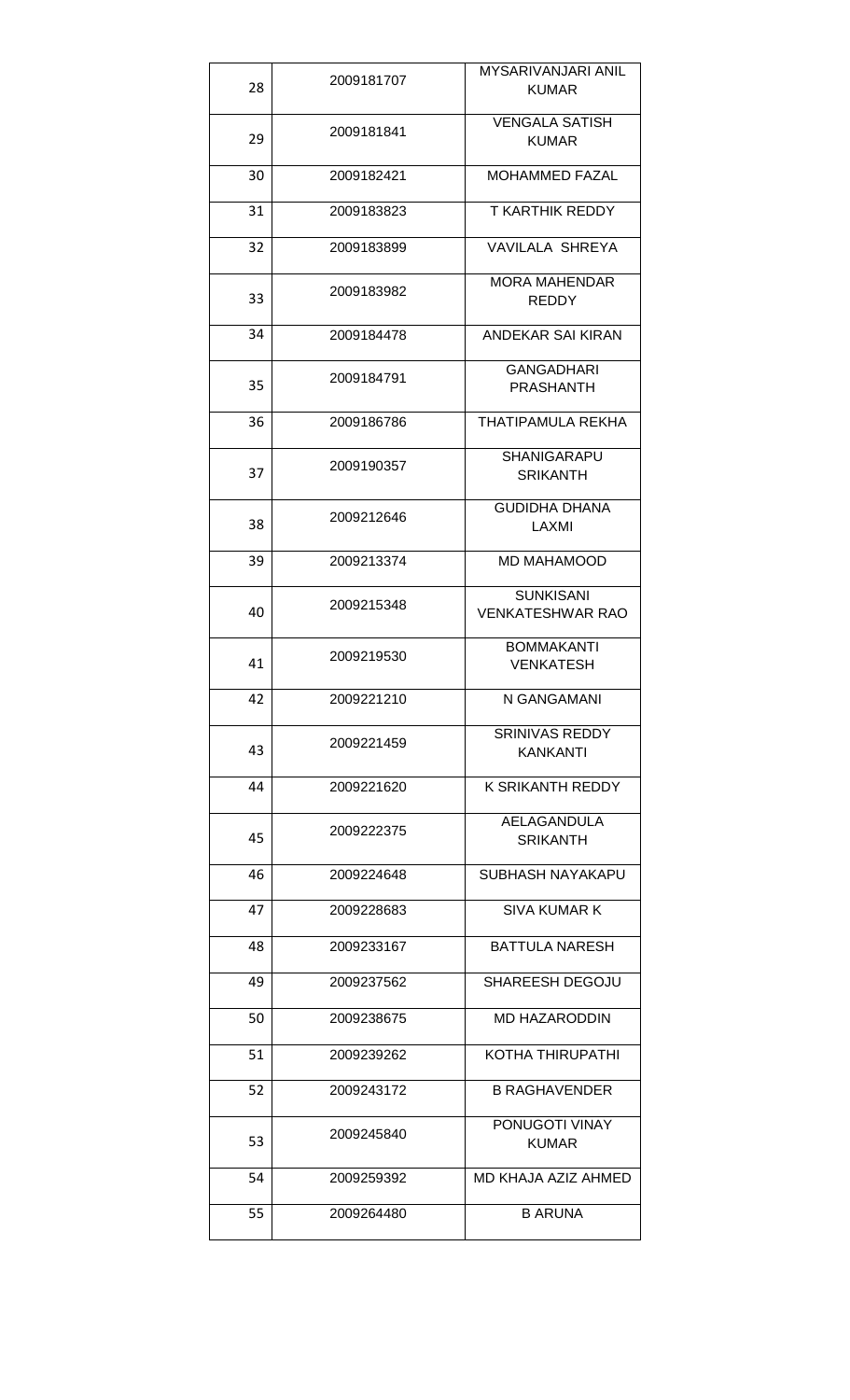| 56 | 2009265624 | <b>MARRIPELLI ANIL</b><br><b>KUMAR</b> |
|----|------------|----------------------------------------|
| 57 | 2009265838 | <b>KANCHARLA</b><br><b>BHARADWAJ</b>   |
| 58 | 2009266873 | RAGHAVENDRA<br><b>PATHIGARI</b>        |
| 59 | 2009267483 | <b>KOMATIREDDY</b><br><b>KAVITHA</b>   |
| 60 | 2009268119 | M VENKATESH                            |
| 61 | 2009268656 | <b>AKULA MOUNIKA</b>                   |
| 62 | 2009269966 | <b>SRAVANI R</b>                       |
| 63 | 2009270450 | SARALA G                               |
| 64 | 2009270867 | <b>GADDE RAJU</b>                      |
| 65 | 2009271874 | <b>MUSKU RAMANA</b><br>REDDY           |
| 66 | 2009272610 | M RAGHAVENDER                          |
| 67 | 2009273452 | J PRAMOD CHAITANYA                     |
| 68 | 2009276663 | <b>NARESH KUMAR P</b>                  |
| 69 | 2009278253 | <b>G ANVESH</b>                        |
| 70 | 2009279051 | TADAKALA SINDUJA<br>YADAV              |
| 71 | 2009279422 | <b>BHUPAL REDDY P</b>                  |
| 72 | 2009282603 | K NAVEEN KUMAR                         |
| 73 | 2009283433 | <b>BALNE ASWINI</b>                    |
| 74 | 2009287724 | PRATHEEP THOOM                         |
| 75 | 2009288031 | SUDAGANI RAJU                          |
| 76 | 2009288946 | <b>HARISHWAR REDDY</b>                 |
| 77 | 2009290857 | <b>BANDI SAIPRASHANTH</b>              |
| 78 | 2009291830 | <b>BONTHALA SHANKAR</b>                |
| 79 | 2009293336 | <b>BACHAWAR LAXMI</b>                  |
| 80 | 2009293749 | NARKUDI LINGARANI                      |
| 81 | 2009296035 | <b>JYOTHI BHUKYA</b>                   |
| 82 | 2009298900 | <b>DHARAVATH SURESH</b>                |
| 83 | 2003068778 | <b>KOORELLA MAHENDER</b>               |
| 84 | 2004032184 | THOTA CHANDRA<br>PRAKASH               |